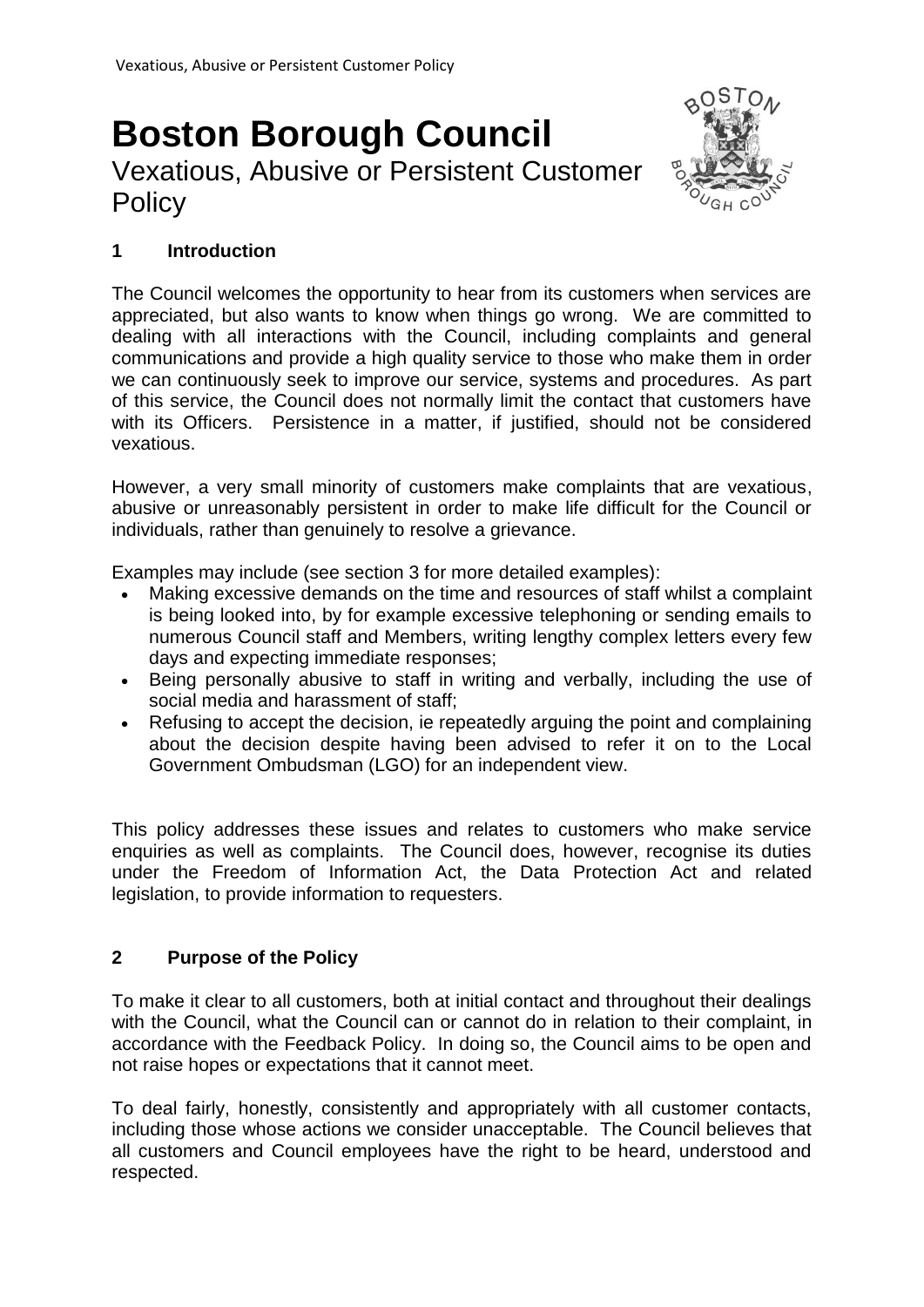To provide a service that is accessible to all customers. However, we retain the right, where we consider complainant actions to be unacceptable, to restrict or change access to our service.

To give the Council a framework to implement and take appropriate action against those customers who are deemed to be raising persistent, abusive or vexatious complaints or harassing council employees.

## **3 Defining unacceptable Actions by Customers**

People may act out of character in times of trouble or distress. There may have been upsetting or distressing circumstances leading up to a customer contacting the Council. The Council does not view behaviour as unacceptable just because a customer is forceful or determined. However, the actions of customers who are angry, demanding or unreasonably persistent may result in unacceptable demands or behaviour towards Council employees. It is these actions that the Council considers unacceptable and aims to manage under this Policy to fulfil its duty of care to staff. The Council has grouped these actions under three broad headings and further examples may be found at Appendix A:

#### Aggressive or Abusive Behaviour

- a. We expect our staff to be treated courteously and with respect. Violence or abuse towards staff is unacceptable. The anger felt by many customers involves the subject matter of their complaint. However, it is not acceptable when anger escalates into aggression directed towards Council staff.
- b. The language a customer may direct towards our employees can, in times of distress or anger, become personally offensive. If the language or behaviour of a customer appears to be linked to the employee belonging to, or perceived as belonging to, a one of the protected characteristics under the Equality Act 2010, this will not be acceptable. See Appendix B.
- c. Violence is not restricted to acts of aggression that may result in physical harm. It also includes behaviour or language (whether oral or written) that may cause staff to feel afraid, threatened or abused.
- d. Harassment may also include unwanted conduct related to a relevant protected characteristic as set out above.
- e. Examples of behaviours grouped under this heading include threats, physical violence, personal verbal abuse, derogatory remarks and rudeness. We also consider that inflammatory statements and unsubstantiated allegations can be abusive behaviour.
- f. Where physical violence has been used or threatened towards staff or their families/associated at any time, this will, in itself, cause personal contact to be discontinued. Thereafter, only one form of contact may be used such as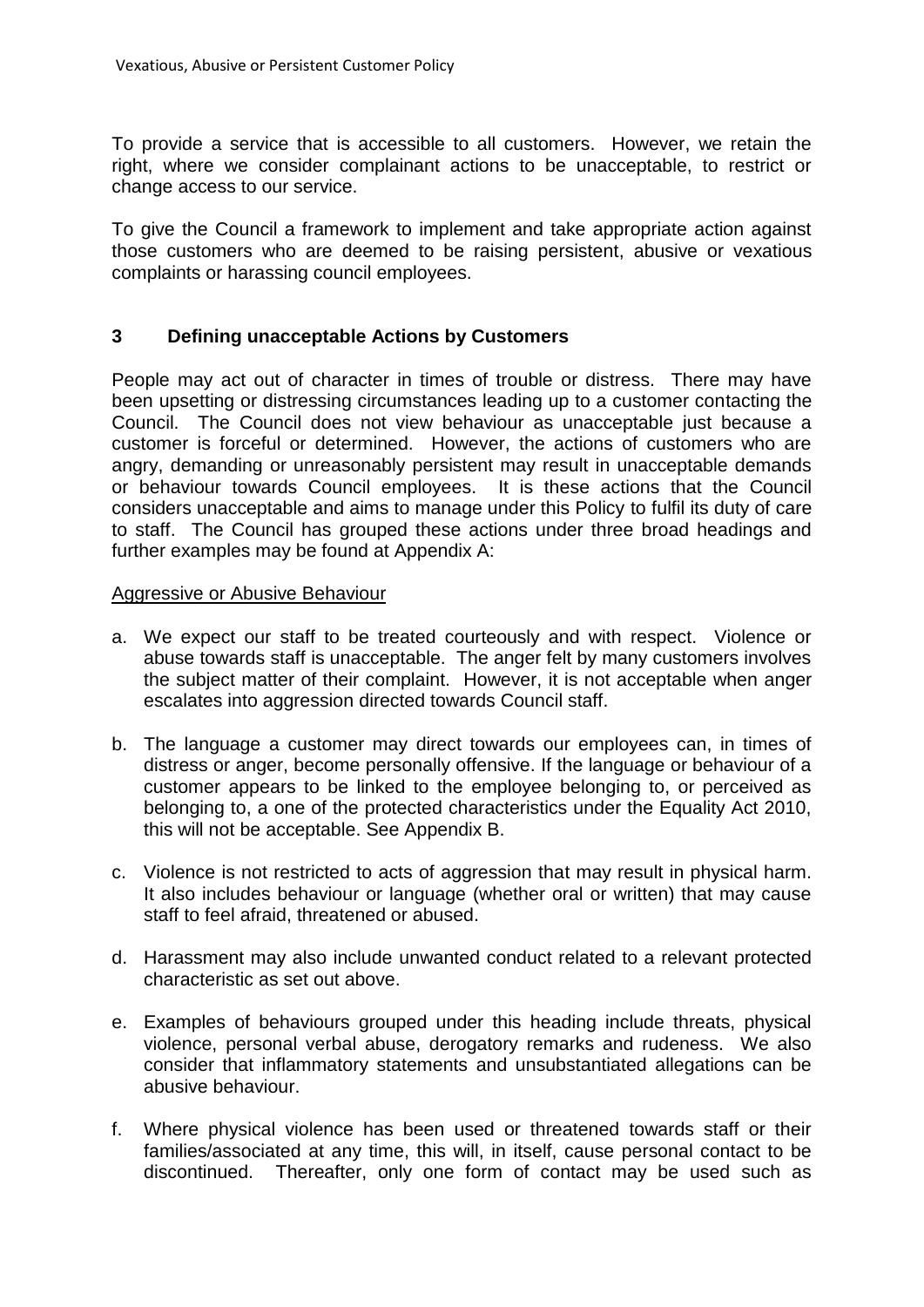correspondence in writing. All such incidents should be documented on the Incident Register and in the first instance reported to the line Manager/Head of Service and notified as appropriate, to the police.

## Unreasonable Demands

- a. Customers may make what we consider unreasonable demands on the Council, for example through:
	- the amount of information they seek;
	- the nature and scale of service they expect;
	- the number of approaches they make.

What amounts to unreasonable demands will always depend on the circumstances surrounding the behaviour and the seriousness of the issues raised by the complainant.

- b. Examples of actions grouped under this heading include:
	- demanding responses within an unreasonable time-scale;
	- insisting on seeing or speaking to a particular member of staff:
	- continually making phone calls or sending letters or emails;
	- repeatedly changing the substance of the complaint;
	- raising unrelated concerns.
- c. We consider these demands as unacceptable and unreasonable if they start to impact substantially on the work of the Council, such as taking up an excessive amount of staff time to the disadvantage of other customers or functions.
- d. Where the customer has submitted a request under the Freedom of Information Act, the Data Protection Act or the Environmental Regulations that is deemed to be unreasonable, advice should be sought from the Lead Officer for these areas in the first instance or in any event the Monitoring Officer.

## Unreasonably Persistent

- a. We recognise that some customers will not or cannot accept that the Council is unable to assist them further or provide a level of service other than that provided already. Customers may persist in disagreeing with the action or decision taken in relation to their complaint, service request or contact the office persistently about the same issue.
- b. Examples of actions grouped under this heading include:
	- persistent refusal to accept a decision made in relation to a complaint or service request;
	- persistent refusal to accept explanations relating to what the Council can or cannot do;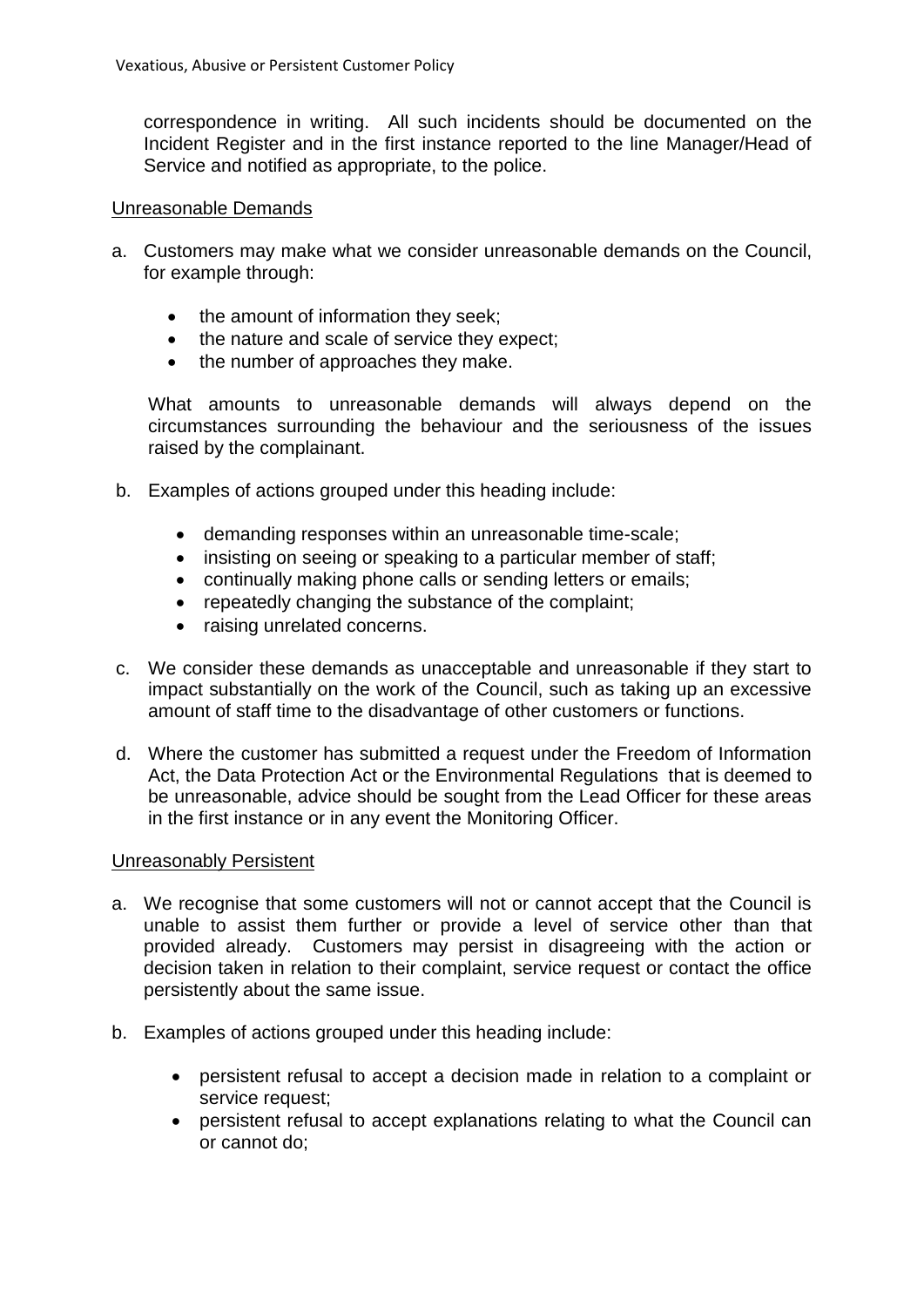continuing to pursue a complaint or service request without presenting any new information.

The way in which these customers approach the Council may be entirely reasonable, but it is their persistent behaviour in continuing to do so that is not.

c. The Council considers the actions of customer who may be considered persistent to be unacceptable when they take up, what is regarded as being a disproportionate amount of time and resources.

## **4. Managing Unacceptable Actions by Customers**

There are relatively few customers whose actions the Council considers unacceptable. How the Council aims to manage these actions depends on their nature and extent. If it adversely affects our ability to do our work and provide a service to others, we may need to restrict customer contact with the Council in order to manage the unacceptable action. The Council will aim to do this in a way, wherever possible, that allows a complaint or service request to progress to completion through the Council's regular procedures or allow a customer to raise a new separate complaint or service request. We may restrict contact from that of in person directly with employees to electronically, by telephone, by fax, by letter or a combination of these. The Council will try to maintain at least one form of contact. In extreme situations, we will tell the customer in writing that their name is on a 'no personal contact' list to be maintained by the Corporate Director (Monitoring Officer). This means that they must restrict contact with the Council to either written communication or through a third party.

The threat of use of physical violence, verbal abuse or threatening behaviour towards Council employees is likely to result in the ending of all direct contact with the complainant and in certain circumstances, the Council may consider obtaining a Community Protection Notice (CPN). In addition, incidents may be reported to the police. This will always be the case if physical violence is used or threatened.

We do not deal with correspondence (letter, electronic or fax) that is abusive to employees. When this happens we tell the customer that we consider their language to be offensive, unnecessary and unhelpful. We will ask them to stop using such language and state that we will not respond to their correspondence if they do not stop.

Council employees will end telephone calls if the caller is considered aggressive, abusive or offensive. The employee taking the call has the right to make this decision, tell the caller that the behaviour is unacceptable and end the call if the behaviour does not stop. They will then report this to their immediate line manager.

Where a customer repeatedly contacts the Council, sends irrelevant documents raises issues that have already been answered, we may decide to: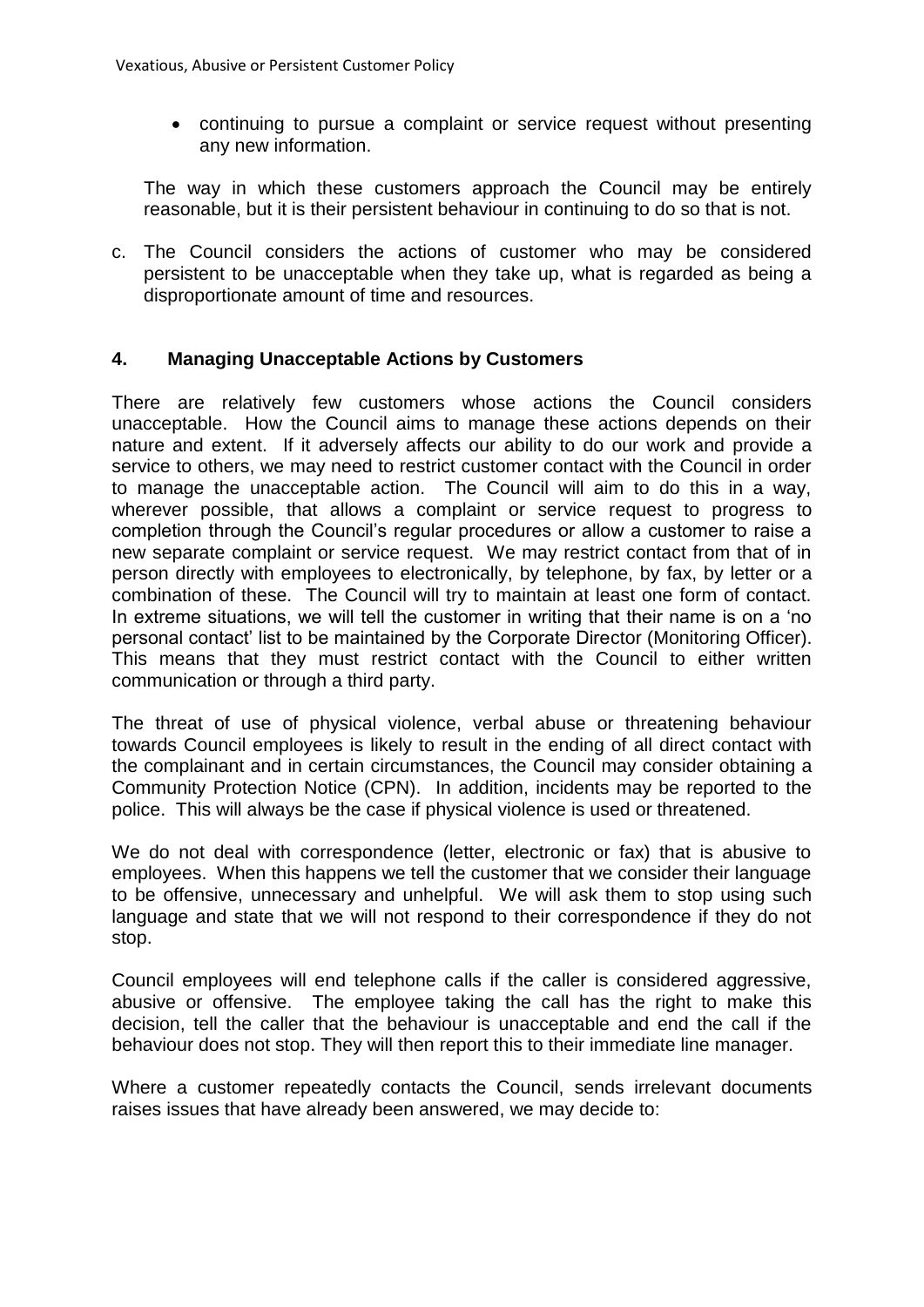- only take telephone calls from the customer at set times on set days or put an arrangement in place for only one employee to deal with calls or correspondence from the complainant in the future;
- require the customer to make an appointment to see a named employee before visiting the office or that the complainant contacts the office in writing only;
- return the documents to the customers or, in extreme cases, advise the customer that further irrelevant documents will be destroyed;
- take any other action that we consider appropriate. We will, however, always tell the customer what action we are taking and why.

Where a customer continues to correspond on a wide range of issues and this action is considered excessive, then the customer is told that only a certain number of issues will be considered in a given period and asked to limit or focus their requests accordingly.

Customer interaction may be considered unreasonably persistent if all internal review mechanisms have been exhausted and the customer continues to dispute the Council's decision relating to their complaint. The customer is told that no future contact will be accepted or interviews granted concerning this complaint. The customer will be advised to contact the Local Government Ombudsman. Any future correspondence which does arrive will be read and filed, but only acknowledged or responded to if the customer provides significant new information relating to their complaint or service request or in fact raises a new separate complaint or service request.

The relevant Head of Service will nominate a single point of contact to manage the process to ensure that any new issues are properly considered and resolved but that matters which have been previously concluded are simply noted.

# **5. Deciding to Restrict Customer Contact**

When a complainant has been deemed vexatious, abusive or unreasonably persistent, the relevant Head of Service will decide on what action to take, following advice from the Corporate Director (Monitoring Officer). The customer will be notified in writing outlining:

- the reason/s why the decision to apply the Policy was taken;
- what it means for his/her future contacts with the Council;
- how long any restrictions will be in place;
- what the customer can do to have the decision reviewed.

This notification must be copied promptly for the information of others already involved, such as Heads of Service, Chief Executive, Leader of the Council and relevant Cabinet Member and Ward Councillors.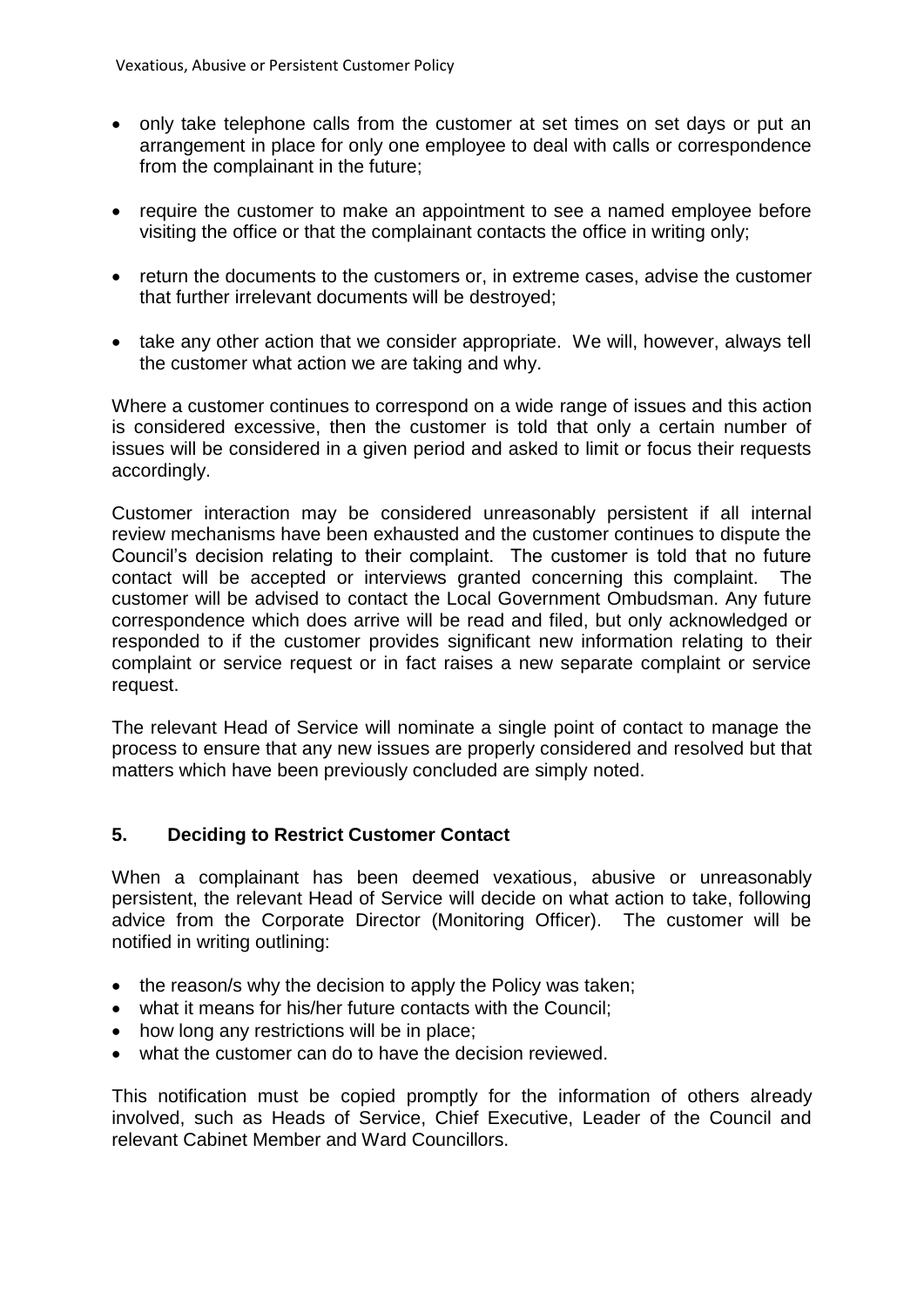Records must be kept, for future reference, of the reasons why the decision has been made to classify individuals as vexatious, abusive or unreasonably persistent and the action taken, as per the Council's Document Retention Policy.

The Council may decide to deal with vexatious, abusive or unreasonably persistent customers in one or more of the following ways:

- Once it is clear that one of the criteria in section 3 (above) has been breached, it may be appropriate to inform the customer, in writing, that they are at risk of being classified as vexatious, abusive or unreasonably persistent. A copy of this Policy should be sent to them and they should be advised to take account of the criteria in any future dealings with the Council and its employees. In some cases, it may be appropriate, at this point, to copy this notification to others involved and suggest that complainants seek advice in taking their complaint further (eg via the Citizens Advice Bureau).
- It may be useful to hold a meeting with the customer to find if there is a more effective way for the correspondence to be dealt with. This may bring to light an underlying, common cause for the various interactions.
- If more than one service is being contacted by an unreasonably persistent customer, the Council will consider a strategy meeting to agree a cross-service approach; and, where appropriate, designating one officer to coordinate future Council's responses to the customer.
- Any new complaints or service requests will be considered on their own merits. However, if new complaints or service requests relate to the same or similar issues previously addressed, it may be appropriate to not investigate these issues further under the Council's Feedback Policy. This should only be undertaken with the agreement of the appropriate Head of Service. The customer should be told this, and there is no need to provide any right of appeal other than to the Local Government Ombudsman. Subsequent contact should then simply be noted.
- The Council can then decline further contact either in person, by telephone, electronically, letter or fax, or any combination of these, provided that one form of contact is maintained. Alternatively, a further contact could be restricted to liaison through a third party, eg in the case of a planning application through an agent.
- The Council will notify customers in writing that the Council has fully responded to the points raised, and have tried to resolve the issues but there is nothing more to add and continuing contact on the matter will serve no useful purpose. This notification should state that correspondence is at an end and that further communications will be noted but not answered.
- Inform customers that, in extreme circumstances, the Council reserves the right to refer vexatious, abusive and unreasonably persistent complaints to the Council's Corporate Director (Monitoring Officer) or if appropriate, the police.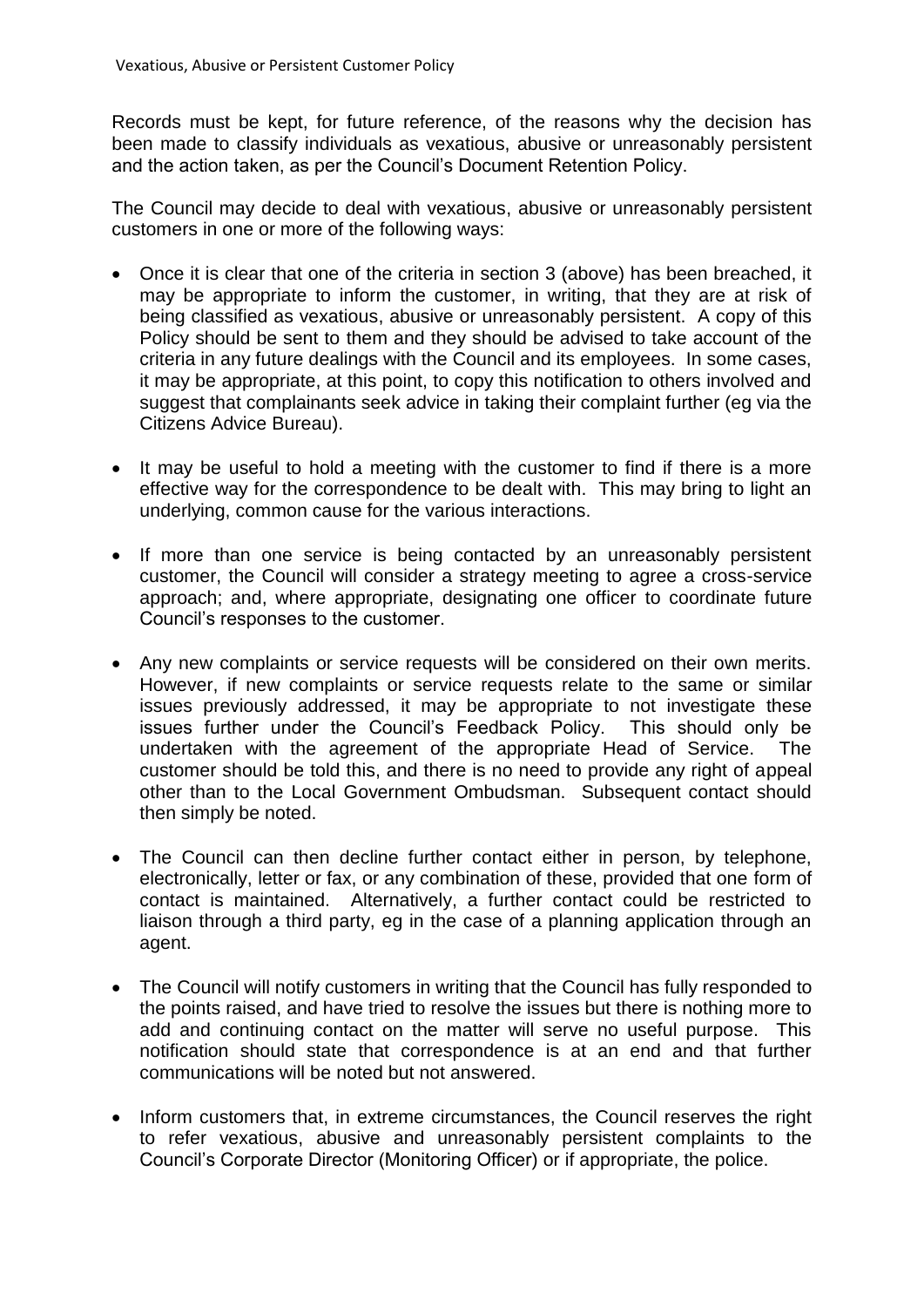## **6. Restricting Contact**

Any restrictions will be agreed by the relevant Head of Service and will be appropriate and proportionate to the nature of the customer's contacts with the Council at that time. The following is a summary of the types of restriction which may be used:

- Placing time limits on telephone conversations and personal contacts;
- Restricting the number of telephone calls that will be taken (for example one call on one specified morning/afternoon of any week).
- Limiting the customer to one form of contact (e.g. telephone, letter, e-mail).
- Requiring the customer to communicate only with a named employee.
- Requiring any personal contacts to take place in the presence of a witness.
- Closing the investigation into a complaint or service request.
- Refusing to register and process further complaints and providing the customer with acknowledgements only of further letters, emails or faxes received after a particular point.
- Banning a customer from some or all of the Council's premises.
- Involving the police in cases where we believe the customer has committed a criminal offence (for example, harassment, assault on staff or criminal damage), where assault is threatened, or where the customer refuses repeated requests to leave Council premises.
- Seeking a Community Protection Notice (CPN)

## **7. Withdrawing Restriction**

Once a customer has been classified as a vexatious, abusive or unreasonably persistent complainant, there is a mechanism for withdrawing this status if, for example, a more reasonable approach is subsequently demonstrated by the individual.

Officers will already have exercised careful judgement and discussion with the relevant Head of Service in recommending or confirming vexatious, abusive or unreasonably persistent status and similar judgement/discussion will be necessary when recommending that such status should be withdrawn. Where this appears to be the case, discussions will be held with the Corporate Director (Monitoring Officer). Subject to their approval, normal contact and procedures may be resumed. Notification should be sent to the customer via letter or email. In any case all restrictions should be reviewed after being in place for 12 months and this timeframe be conveyed to the person as part of the restriction notification.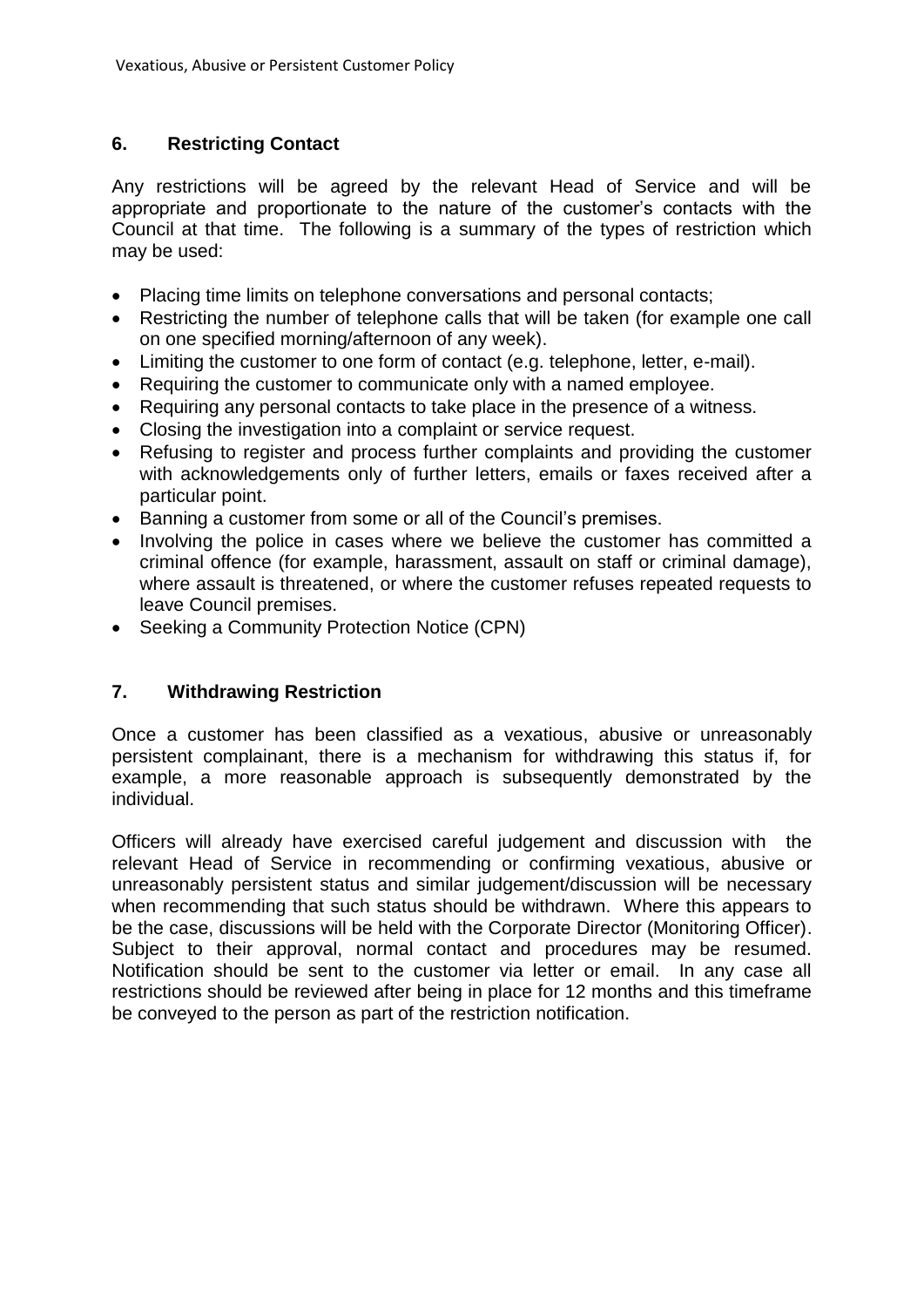#### **Examples of Vexatious, Abusive and Unreasonably Persistent Complaints**

- 1. Refusal to specify the grounds of a complaint, despite offers of assistance from Council staff.
- 2. Refusal to co-operate with the complaints investigation process or insistence on the complaint being dealt with in ways which are incompatible with the corporate complaints procedure
- 3. Making what appear to be groundless complaints about the employees dealing with the complaints or attempting to use the complaints procedure to pursue a personal vendetta against an employee or team.
- 4. Making unnecessarily excessive demands on the time and resources of Council staff whilst a complaint is being looked into.
- 5. Changing the basis of the complaint as the investigation process goes on and/or denying statements he/she made at an earlier stage.
- 6. Raising at a late stage in the process, significant new information which was in their possession when he/she first submitted a complaint.
- 7. Introducing trivial or irrelevant new information or raising large numbers of detailed but unimportant questions and insisting they are all fully answered.
- 8. Lodging numbers of complaints/requests for information in batches over a period of time, resulting in related complaints being at different stages of a complaints procedure.
- 9. Refusal to accept that issues are not within the remit of a complaints procedure or demanding outcomes which the complaint procedure cannot in itself provide such as that overturning of court decisions, dismissal or criminal prosecution of staff or decisions of the Local Government Ombudsman.
- 10. Electronically recording meetings, telephone calls and conversations without the prior knowledge and consent of the other persons involved.
- 11. Seeking to coerce, intimidate or threaten staff or other people involved, whether by use of language, tone of voice or behaviour including body language.
- 12. Submitting repeat complaints essentially about the same issue, which have already been addressed under the Council's Complaints Procedure.
- 13. Persistence in contacting the Council and demanding responses or action long after the Council has closed the enquiry/investigation into a complaint and all rights of review and appeal have been exhausted.